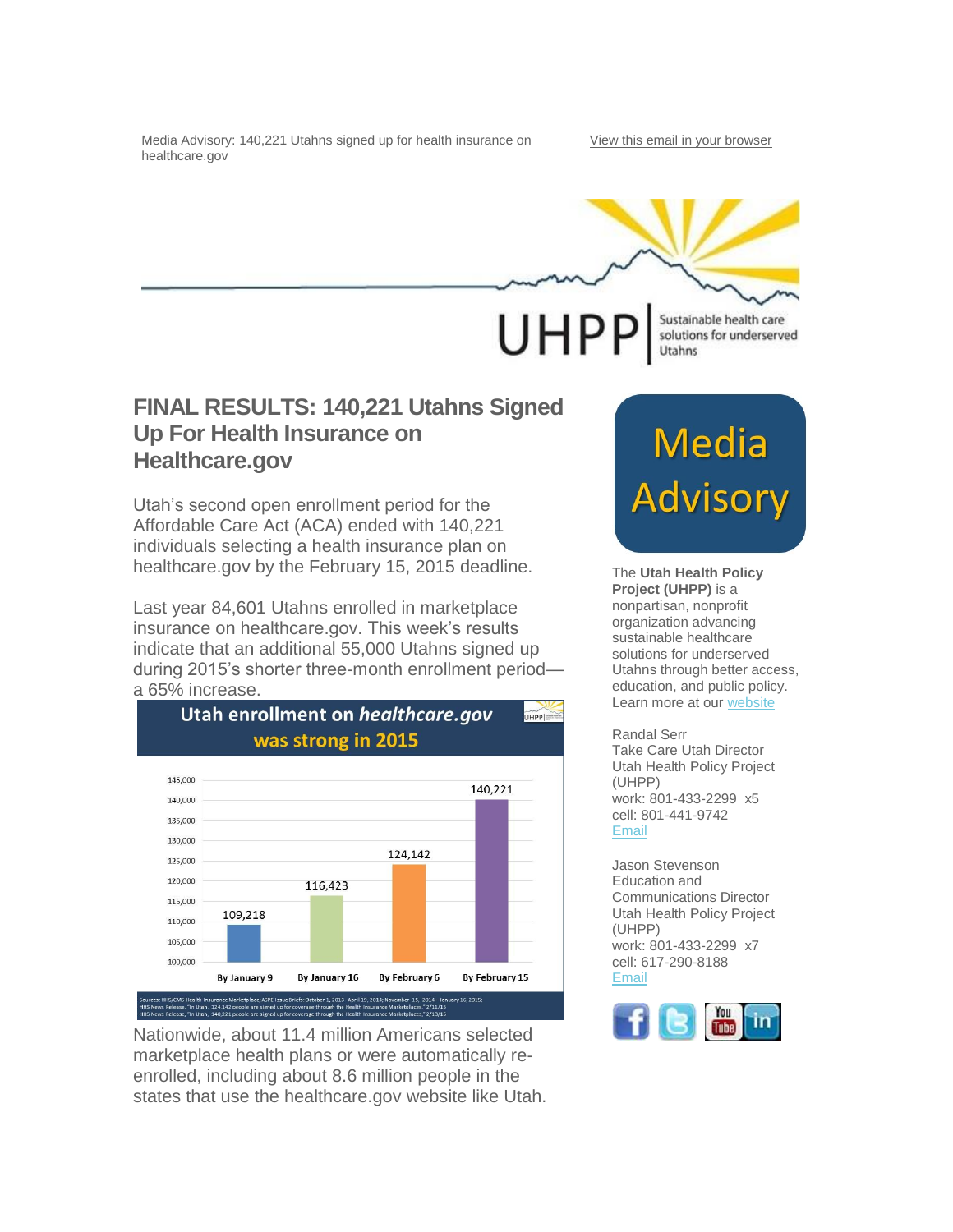"Utah's strong enrollment numbers show us that ACA health insurance is in demand across the state," explains Randal Serr, the director of Take Care Utah, a state-based partnership that provides free, local assistance to Utahns shopping for health insurance. "Word-of-mouth played a big role in our referrals this year, with many people learning about this new way to buy health insurance from their friends and family members who already signed up and had a positive experience."

The ACA made several changes to health insurance in Utah, such as banning insurers from discriminating based on people's pre-existing health conditions, making preventive care free, and offering sliding-scale subsidies to make monthly insurance premiums more affordable.

Utahns shopping for insurance on healthcare.gov in 2015 continued to have a wide selection of insurance plans with some of the lowest premiums in the nation.

Here are some facts from Utah's 2015 enrollment cycle:

- 140,221 Utahns selected a plan during the 2015 enrollment period
- Utah's insurance marketplace features six health insurers offering a total of 101 plans
- 39% of Utahns enrolling in marketplace insurance in 2015 were new customers
- 82% of Utahns signing up for marketplace insurance are getting covered for less than \$100 a month
- The average premium subsidy in Utah is \$159 a month—reducing monthly premium costs by an average of 63%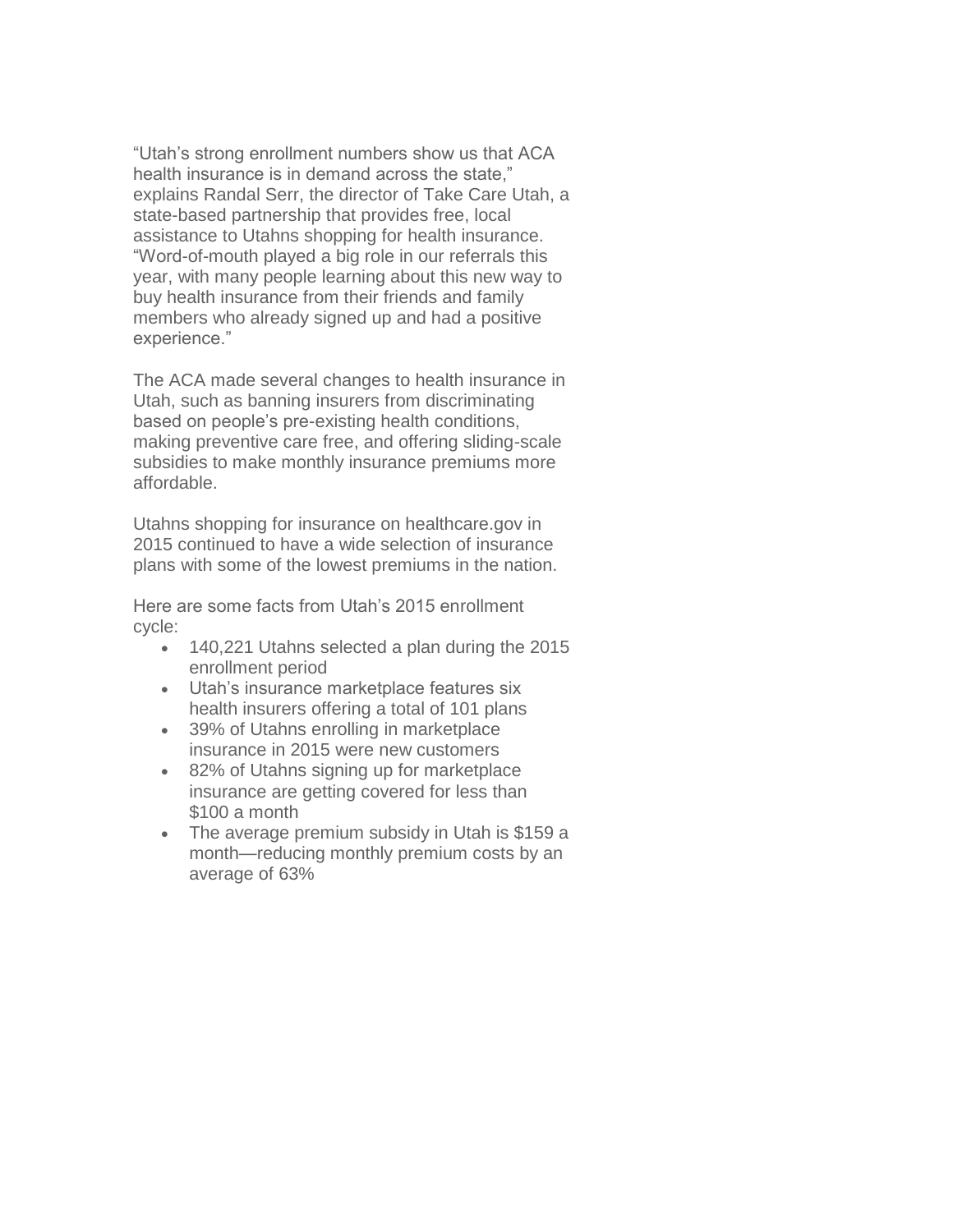## In 2015, cities in Washington and Utah counties saw a surge in ACA enrollment

|                                                                                                                                                                                                                  | City (ZIP code)                                          | <b>Number</b><br><b>Enrolled</b> | 2015<br>Rank   | 2014<br>Rank             |
|------------------------------------------------------------------------------------------------------------------------------------------------------------------------------------------------------------------|----------------------------------------------------------|----------------------------------|----------------|--------------------------|
|                                                                                                                                                                                                                  | South Jordan (84095)                                     | 2,599                            | 1              |                          |
|                                                                                                                                                                                                                  | Lehi (84043)                                             | 2,450                            | $\overline{2}$ | $\overline{\phantom{0}}$ |
| <b>lealthCare</b> con-<br>Last chance for 2015 coverage: February 15                                                                                                                                             | St. George (84790)                                       | 2.192                            | $\overline{3}$ | $\overline{7}$           |
|                                                                                                                                                                                                                  | St. George (84770)                                       | 2,079                            | 4              | 10                       |
|                                                                                                                                                                                                                  | American Fork (84003)                                    | 2.071                            | 5              | $\frac{1}{2}$            |
|                                                                                                                                                                                                                  | Pleasant Grove (84062)                                   | 2,003                            | 6              | sk.                      |
|                                                                                                                                                                                                                  | <b>Draper</b> (84020)                                    | 1,982                            | $\overline{7}$ | 6                        |
|                                                                                                                                                                                                                  | <b>Bountiful</b> (84010)                                 | 1,978                            | 8              | 5                        |
|                                                                                                                                                                                                                  | West Valley City (84119)                                 | 1,823                            | 9              | 3                        |
|                                                                                                                                                                                                                  | <b>Cottonwood Heights</b><br>(84121)                     | 1,819                            | 10             |                          |
|                                                                                                                                                                                                                  | (*) Not listed in top ten ZIP codes from 2014 enrollment |                                  |                |                          |
| Sources: ASPE 2015 Health Insurance Marketplace Plan Selections by ZIP Code (Nov. 15, 2014 - Jan. 16, 2015)<br>ASPE 2014 Health Insurance Marketplace Plan Selections by ZIP Code (Oct. 1, 2013 - Apr. 19, 2014) |                                                          |                                  |                |                          |

Recent analysis of ZIP Code data shows that the latest enrollment surge is occurring in Utah, Washington, and Davis counties. The five Utah cities reporting the highest number of marketplace enrollees per ZIP Code were 1) South Jordan, 2) Lehi, 3) St. George, 4) American Fork, and 5) Pleasant Grove. In addition, 22% of all ACA enrollees in Utah are children ages 0- 18, compared to 9% of nationwide.

Dodd Greer, a Take Care Utah navigator at Community Health Connect in Provo, Utah has observed this surge first-hand. "We've seen a 50% growth in Utah County enrollment this year, especially among the previously uninsured," he explains. "People are realizing that they need health insurance because of the high cost of medical care. As a result, people are really grateful they can get this affordable insurance."

Utah's second open enrollment period began on November 15, 2014 and ended on February 15, 2015. Consumers who started an application before the deadline will have this week, until February 22, to complete their enrollment.

Utahns who have questions or need assistance applying for insurance can contact trained experts at Take Care Utah by going to www.takecareutah.org, or calling 2-1-1.

Utah is now in a Special Enrollment Period where a "qualifying life event" like losing prior coverage, getting married, having or adopting a baby, or moving to the